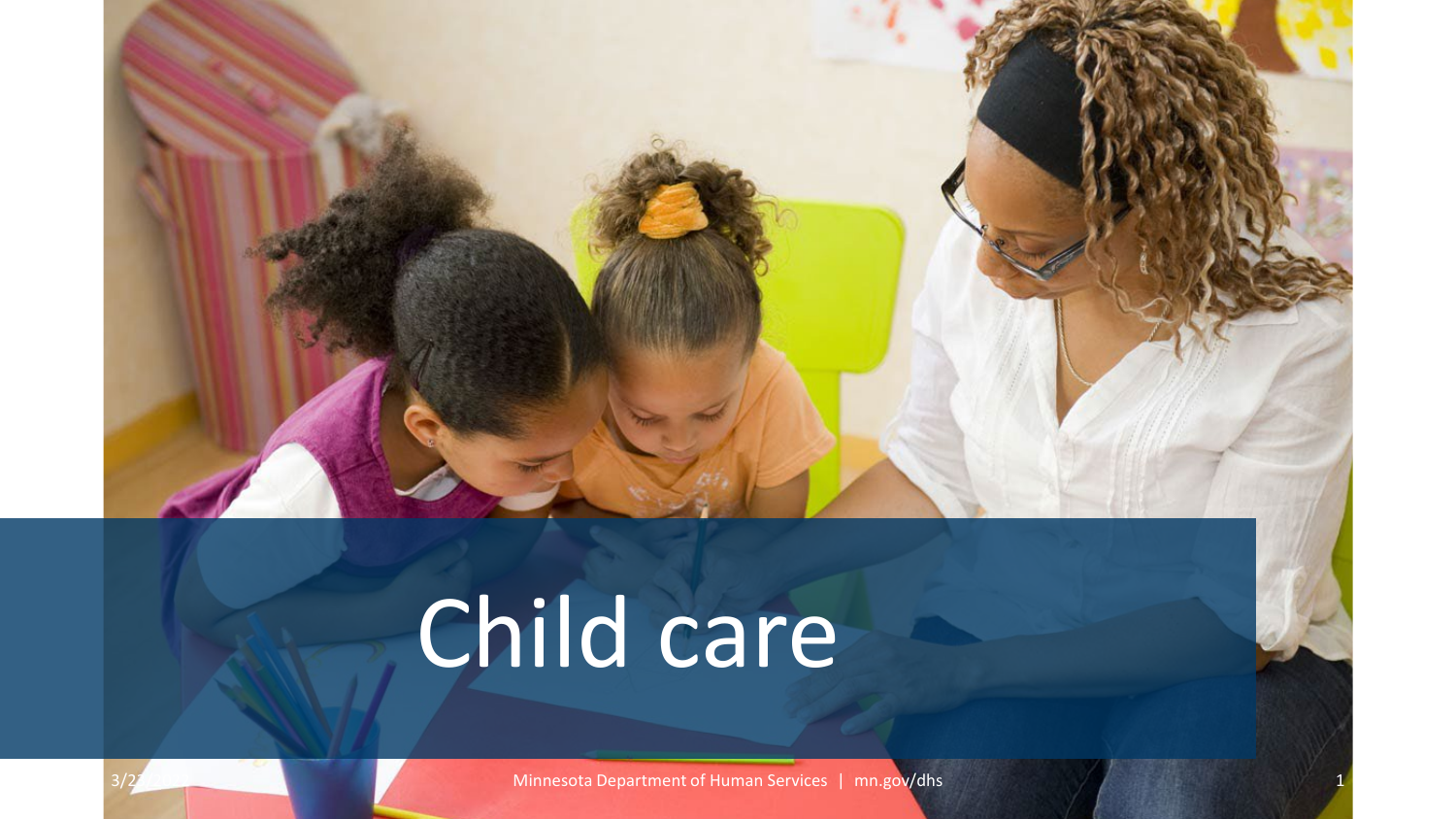#### **Increase CCAP rates to 75th percentile**

Investment FY 2022-23: \$51,000 FY 2024-25: \$267 million

children served by CCAP are children of color



- Increases the Child Care Assistance Program (CCAP) Rates to the 75th percentile of the 2021 market survey effective October 3, 2022.
- CCAP serves approximately 15,000 families and 30,000 children each month.
- Increases access to affordable, quality child care for families receiving CCAP.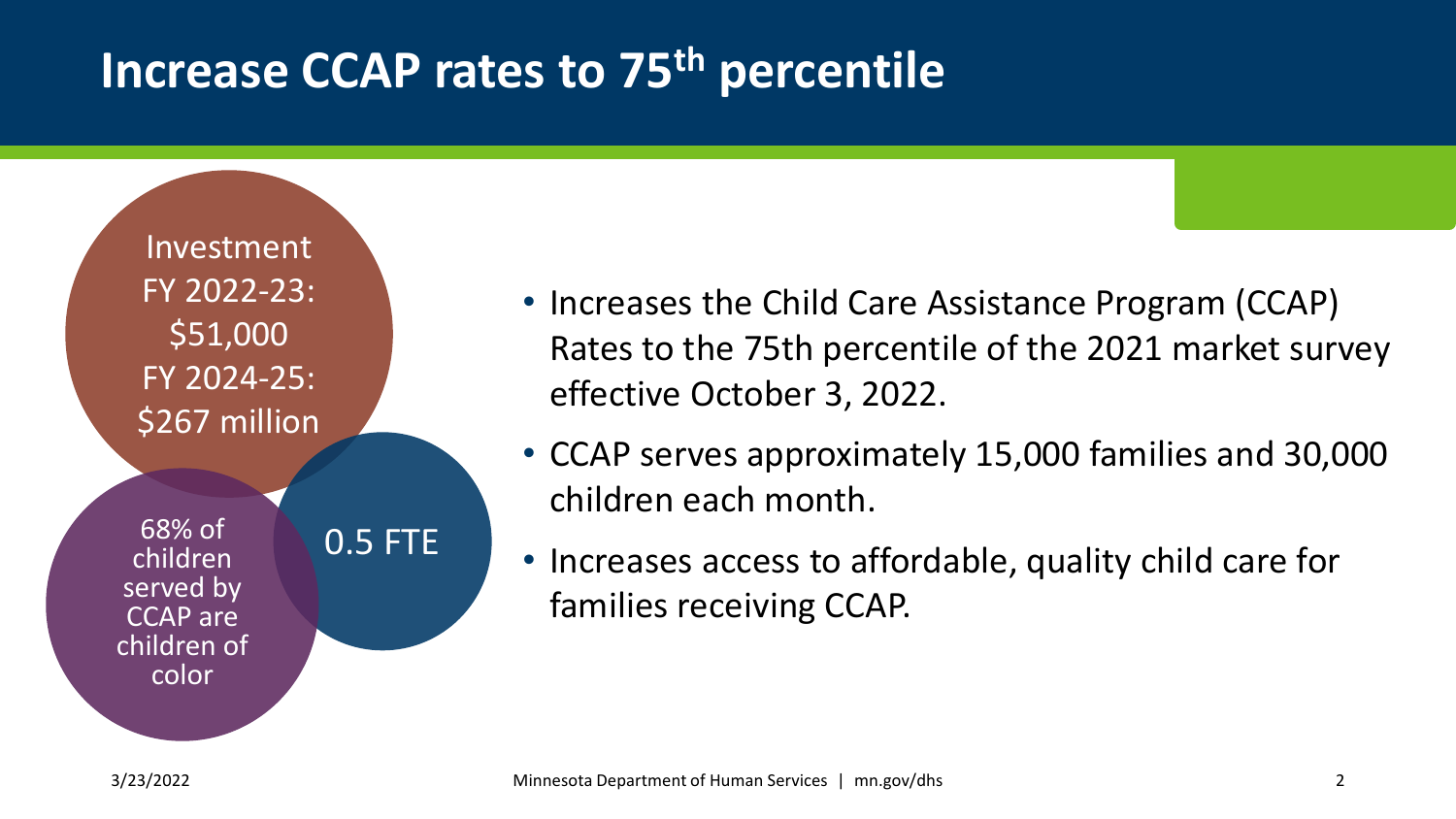### **Forecasting Basic Sliding Fee CCAP**

Investment FY 2022-23: \$81,000 FY 2024-25: \$467.6 million CCAP helps 4.5 FTEs ensure children are prepared to enter school

- Forecasts the Child Care Assistance Basic Sliding Fee program to allow all individuals who meet the income and other eligibility criteria to access the program starting in fiscal year 2024.
- An estimated additional 16,000 families would be served by this program when fully implemented.
- Ensures families and children can access CCAP without being put on a waitlist.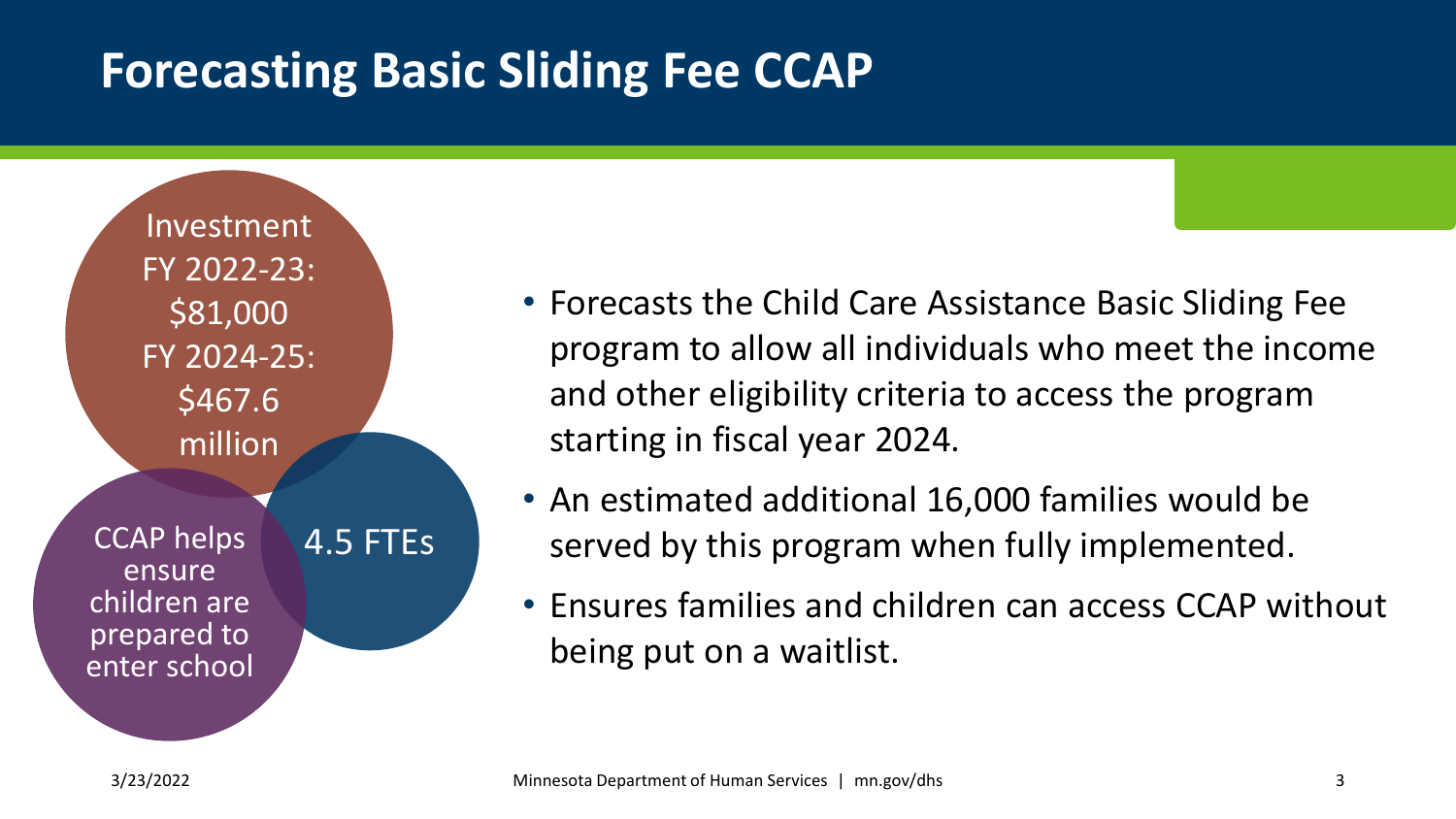# **Changing the CCAP Definition of Family**

Investment FY 2022-23: \$56,000 FY 2024-25: \$37.4 million

May reduce **0 FTEs** racial disparities in out-of- home care

• This proposal would allow foster care families, relative custodians, successor custodians, and guardians to access the Child Care Assistance Basic Sliding Fee program to receive increased financial support for child care.

• Achieves more equitable outcomes for children and families of color and American Indian children and families by increasing access to the CCAP for relative caregivers.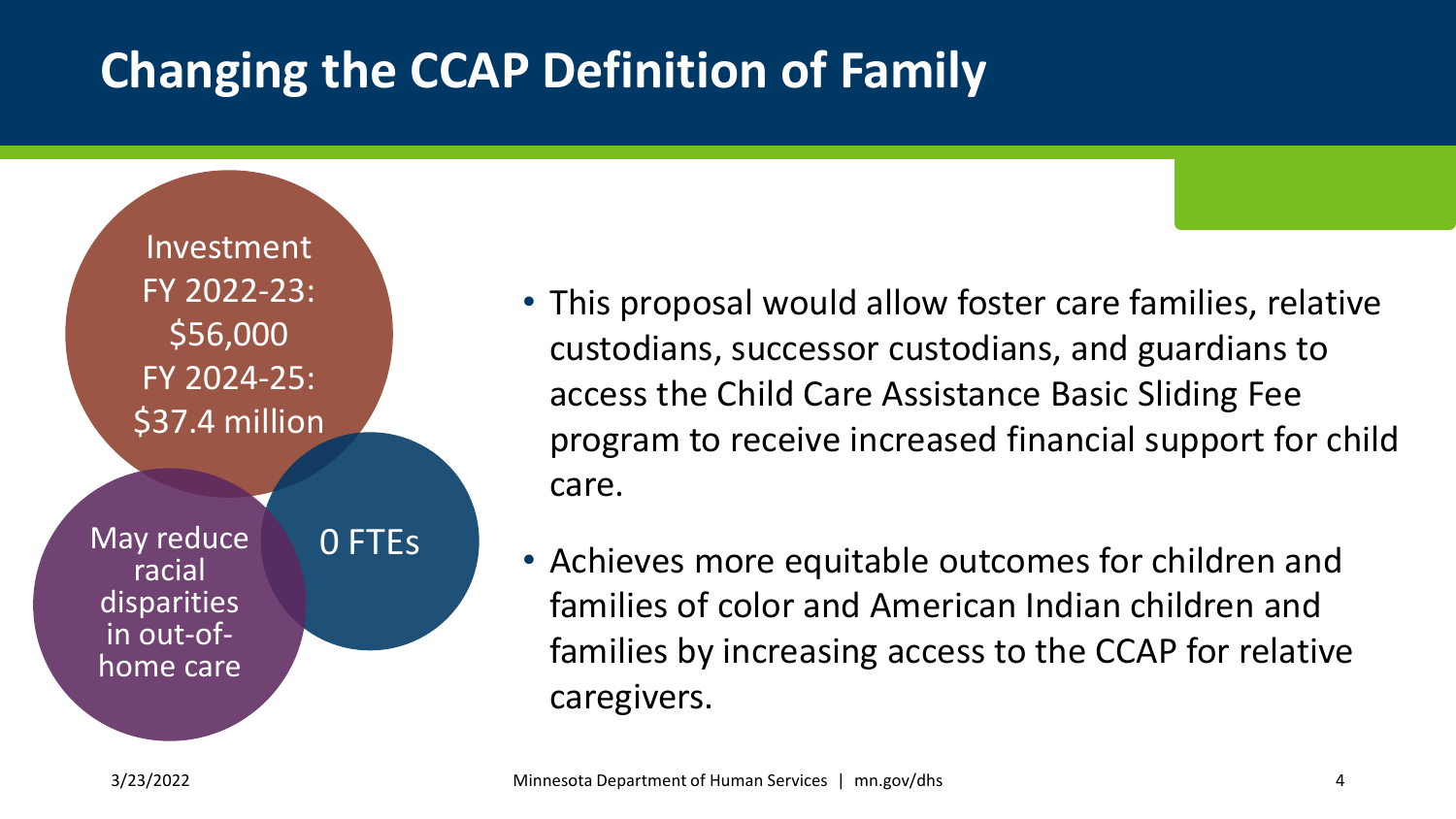## **Building Child Care Capacity/Financial Hardship Child Care Stabilization Grants**

Investment FY 2022-23: \$31.7 million FY 2024-25: \$71.3 million

Informed 5.5 FTEs by the Family Child Care Task Force

- Additional funding for the financial hardship child care stabilization grants extends the availability after federal funds made available from the American Rescue Plan are exhausted to ensure the continued availability of child care slots.
- Part of a broader effort to increase the number of Minnesota families with adequate access to child care.